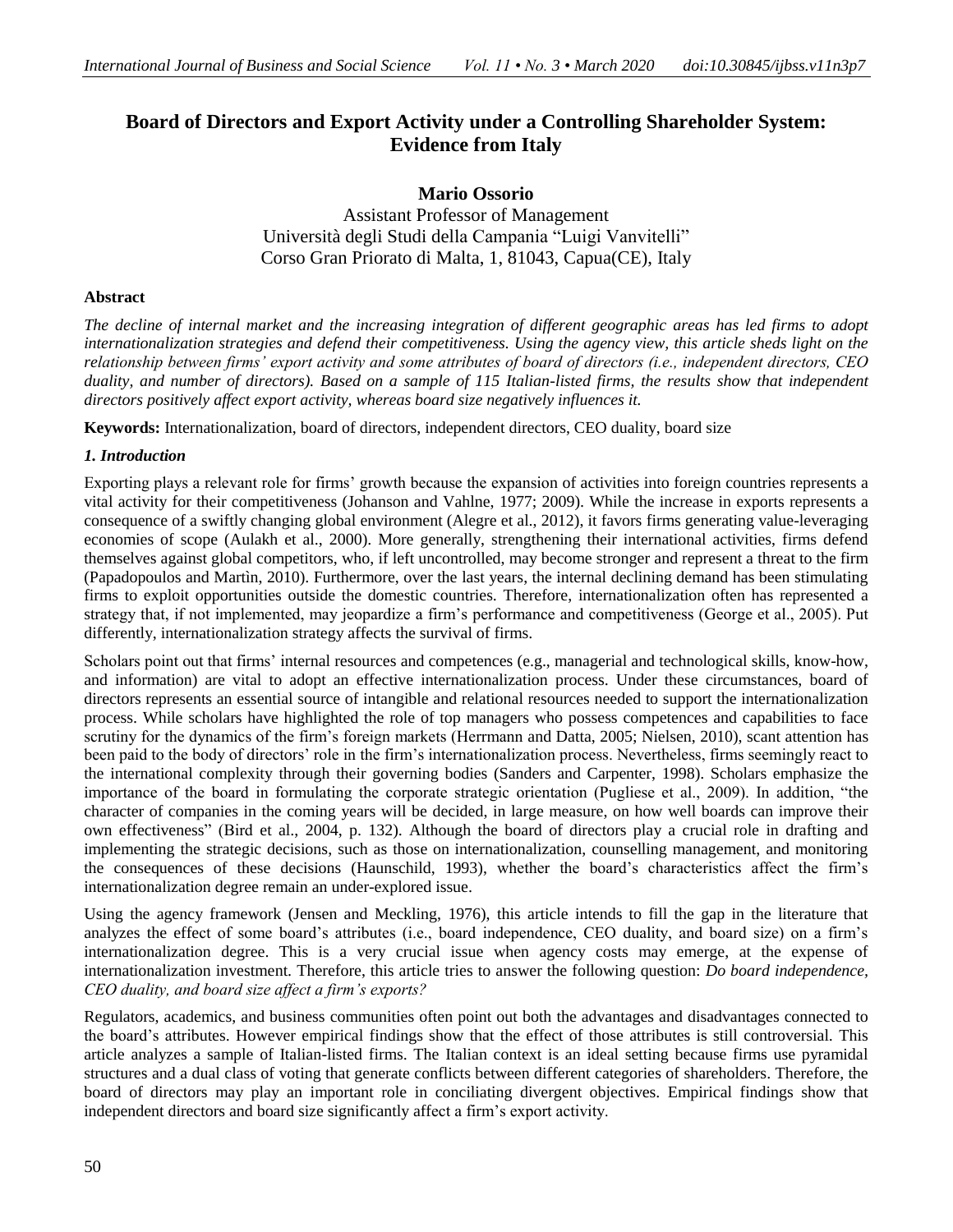This article also shows two main contribution. The first contribution is to provide evidence on board of directors analysing an ownership system, characterized by majority shareholders that are able to control firms, despite their low fraction of cash flow rights. In fact, while most studies investigate the effect of corporate governance on strategic decisions that focus on fragmented ownership structures, this article analyzes a different ownership system where agency conflicts emerge between different shareholders categories. The second contribution is to shed light on the board's role in stimulating export activities, therefore, widening the antecedents of internationalization strategies.

The structure of this article is as follows: Section 2 contains a literature review that helps develop a set of hypotheses. Section 3 offers an empirical analysis, including a description of the sample and the definition of variables. Finally, Section 4 presents the discussion and concluding comments.

#### *2. Literature Review and Hypothesis Development*

#### **2.1 Corporate Board Theories**

Literature assigns several functions to the board of directors. Each function derives from a specific framework. The most largely used framework on this topic is agency theory, which has its roots in financial economics and represents one of the main pillars in the corporate governance literature. The work of Jensen and Meckling (1976) constitutes a seminal work and analyzes the interest conflicts generated by the separation of ownership and control in large companies. The agency relationship can be viewed as a contract where one party (i.e., the agent) makes an action on behalf of another party (i.e., the principal). Transferring this relationship to a public company framework, the principal and agent are the shareholders and the managers, respectively. Agency scholars point out that managers are encouraged to consume non-pecuniary personal benefits (perquisites), because they will take advantage entirely of those benefits while sustaining with the shareholders' relative costs. Under these circumstances, agency costs can emerge, and they are represented by monitoring costs (e.g., that linked to the use of board of directors and auditors), bonding costs (e.g., contractual limitations to managerial decision-making and golden parachutes), and residual loss. According to agency scholars, the decision-making process may be articulated in the following steps: 1) initiation, which is the generation of proposal for resource allocation; 2) ratification, which is the selection of the decision proposed by management; 3) implementation, which is the execution of chosen decisions; 4) monitoring, which is the valuation of the performance and the identification of rewards. Scholars indicate that managers should be in charge of formulating and implementing decisions, while directors should focus on ratifying and monitoring decisions (Fama and Jensen, 1983). Therefore, by an agency perspective, a relevant control function on the manager's activities is attributed to the board because of the manager's opportunistic behaviors and hidden actions.

Stewardship theory represents an alternative to the agency theory. More specifically, while the "model of man," depicted by agency theorists, is represented by individualistic, opportunistic, and self-serving managers, stewardship scholars view managers as individuals who are stimulated not only by nonfinancial motivations but also by a need to do a good job and to be a steward of the corporate assets (Donaldson and Davis, 1991). Consequently, a manager is motivated to gain intrinsic satisfaction through outstanding achievements at work. The manager's behavior is proorganizational and collectivistic; thus, he or she will place higher value on the firm's sales growth or profitability, because achieving these objectives, a steward's utility function is maximized (Davis et al., 1997). Under this perspective, monitoring CEO activities is not the main board function because the managers are trustworthy and act in a collectivistic way. The board should support and mentor the CEO. Therefore, directors could favor the decisionmaking process by providing competences, know-how, and soft skills—particularly to the CEO (Calabrò et al., 2013). Consequently, the board will mainly play an advisory function, with a focus on strategy (Machold et al., 2011; Pugliese et al., 2009).

The third theory is the resource dependence view, which considers a firm as an open system that has to acquire critical inputs (e.g., employees, technology, financial resources) to survive the external environment (Pfeffer and Salancick, 1978). "Criticality measures the ability of the organization to continue functioning in the absence of the resource or in the absence of the market for the output" (Pfeffer and Salancik, 1978, p. 46). Because of scarce resources, a firm's survival is not guaranteed, so the firm needs to establish relationships with the external environment to control the sources of critical inputs. Resource dependence theorists state that the main board tasks are connection and legitimacy. Including members of external organizations within its own board, a firm may connect itself with the external environment (Hillman and Dalziel, 2003). More specifically, through its cooptation strategies, the firm is favored to acquire external resources and may have the ability to effectively communicate information to its environment.

#### *2.2 Board of Directors and Internationalization: Hypotheses Development*

In recent years, an emerging strand of literature examined the relationship between board of directors and firms' degree of internationalization. In a sample of 562 board members from 45 listed Spanish companies, Barroso et al. (2011)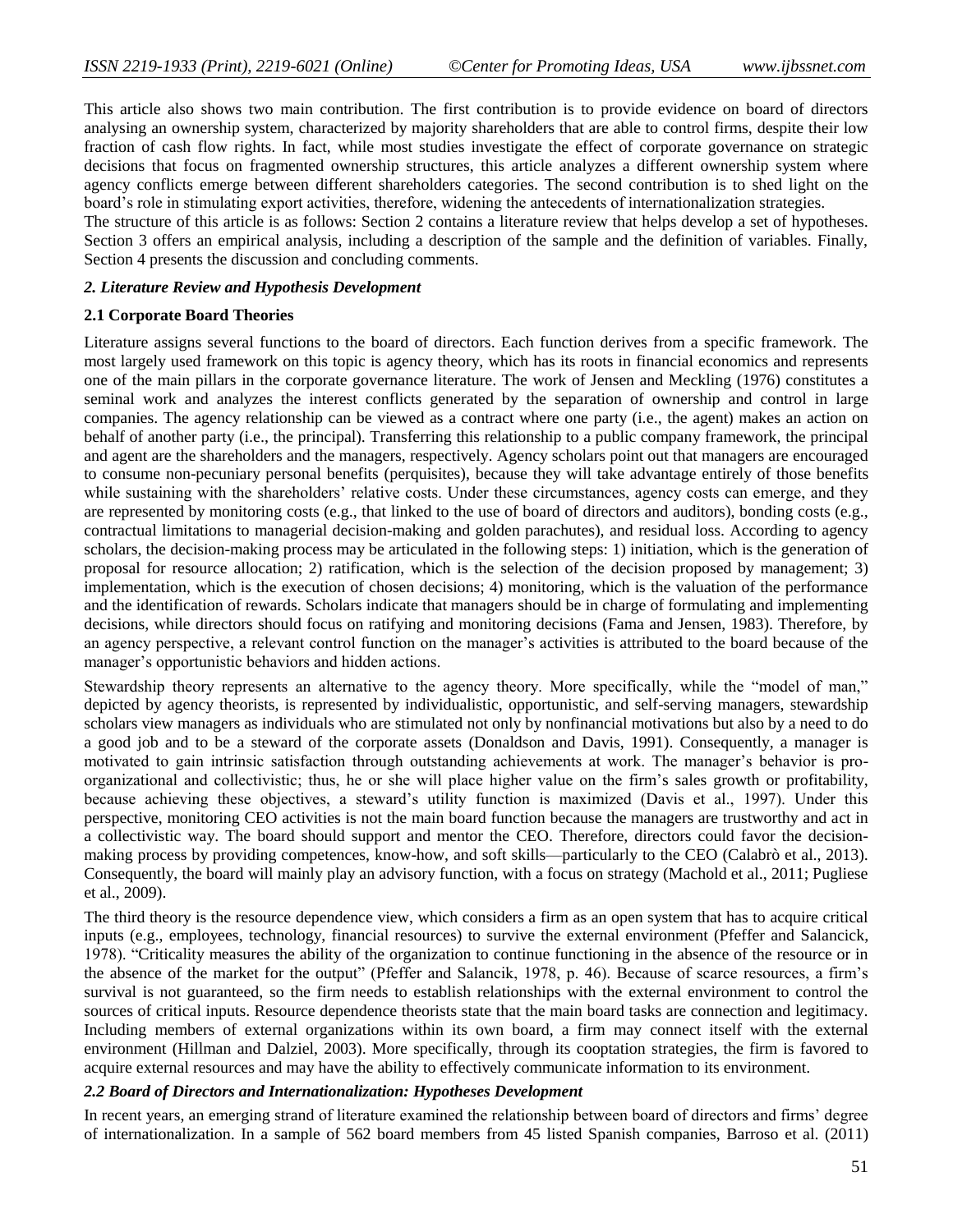show that board members' firm tenure, their experience in the firm's industry, their level of academic achievement, and their functional background tend to affect the decisions on the firm's degree of international diversification. In a study on 660 foreign market entries, involving acquisitions and joint ventures by United States (US) corporations, Lai et al. (2012) point out that the experience in foreign direct investment decisions of directors and their equity holdings stimulate the choice of the acquisition as the entry mode over a joint venture. Rivas (2012) analyzes a sample of the 108 largest European and US service and industrial firms by market capitalization and sheds light on the relationship between the diversity of boards and Top Management Team's to firm internationalization. Moreover, his study shows that functional background diversity of boards and younger boards age have a positive effect on internationalization. Based on agency and resource dependence theories (Jensen and Meckling, 1976; Pfeffer and Salancik, 1978), Chen et al. (2016) use data from a sample of 173 Taiwanese electronic firms and their findings indicate that independent directors' industry-specific experience, international experience, and interlocking directorate ties have a positive effect on internationalization and that an inverted–U relationship exists between independent directors' tenure overlap and internationalization.

In order to explore the relationship between the board of directors and a firm's internationalization degree through the agency perspective, it is useful to consider that agency conflicts between owners and managers in the Italian setting do not appear as a critical issue because majority shareholders are often top managers and have enough information to monitor managers (Munoz-Bullòn and Sanchez-Bueno, 2011). Nevertheless, agency problems can emerge between majority and minority shareholders. In fact, in Italy, controlling shareholders often adopt means such as pyramids, multiple classes of shares, and cross-holding to obtain a larger percentage of votes than that deriving by their fraction of cash flow rights (Faccio and Lang, 2002). These mechanisms can generate very relevant agency costs (Bigelli and Mengoli, 2004) because of non-aligned interests (Jensen and Meckling, 1976) and entrenchment (Fama and Jensen, 1983).

The divergence of cash flow and voting rights can lead majority shareholders to extract monetary and nonmonetary private benefits, since most of the connected costs are borne by minority shareholders. Private benefits may have different forms, for example: 1) "special dividends or  $(...)$  business relationships with the companies they control" (Shleifer and Vishny, 1997), 2) related party transactions, 3) empire building, 4) assignment of family members to management roles. The misallocation of resources allows the firm to maximize the welfare of majority shareholders at the expense of internationalization investments (Chen and Hsu, 2009).

Using the agency perspective (Fama and Jensen, 1983; Jensen and Meckling, 1976), the board could mitigate the agency problem, relative to underinvestment in internationalization activities. In fact, inside directors may be acquiescent to sub-optimal behaviors of top-managers because their careers depend on the latters' decisions. Consequently, the appointment of an adequate number of independent directors could guarantee a board's impartial behavior. Differently from inside directors, independent directors have no professional or labor relationships with the firm whose board they sit; therefore, they should perceive themselves free to monitor and judge the activity of topmanagers. They may request the substitution of top-managers if the latter are responsible for the firm's low performance. Consequently, the monitoring role of independent directors should represent a disciplinary mechanism to the top managers' opportunistic behaviors (Fama and Jensen, 1983). The control over management decisions implies that directors recall top managers to adopt internationalization strategies because they support the enduring competitive advantage. As shareholders benefit from promising internationalization programs, the board may stimulate internationalization investments through advising and monitoring activity. In addition, independent directors can be very beneficial because they bring valued competences, know-how, and expertise, which are very difficult to attain. When firms face complex investments, such as those on internationalization, external knowledge and experience represent essential assets (Faleye et al., 2011). According to the above discussion, the following hypothesis 1 (*H1*) is proposed:

## *H1: Independent directors positively affect the firm's export activity.*

CEO duality represents the situation of the CEO who simultaneously is the chairperson of the board of directors. From an agency perspective, powerful CEOs may hamper or paralyze the board by filtering information and by planning the strategic agenda of board meetings (Kor, 2006). CEO duality may lead to conflicts of interests (Daily and Dalton, 1997; Goyal and Park, 2002) and, consequently, the Chairman/CEO would not have the adequate incentives to stimulate the board to play its monitoring activity. For example, he or she may select information flows to the board (Rutherford and Buchholtz, 2007), and generate a strong dependence of outside directors on inside ones. This condition may weaken the independence of the board, favoring opportunistic behaviors at expense of internationalization programs and, in turn, deteriorate the firm's performance (Aktas et al., 2018; Duru et al., 2016).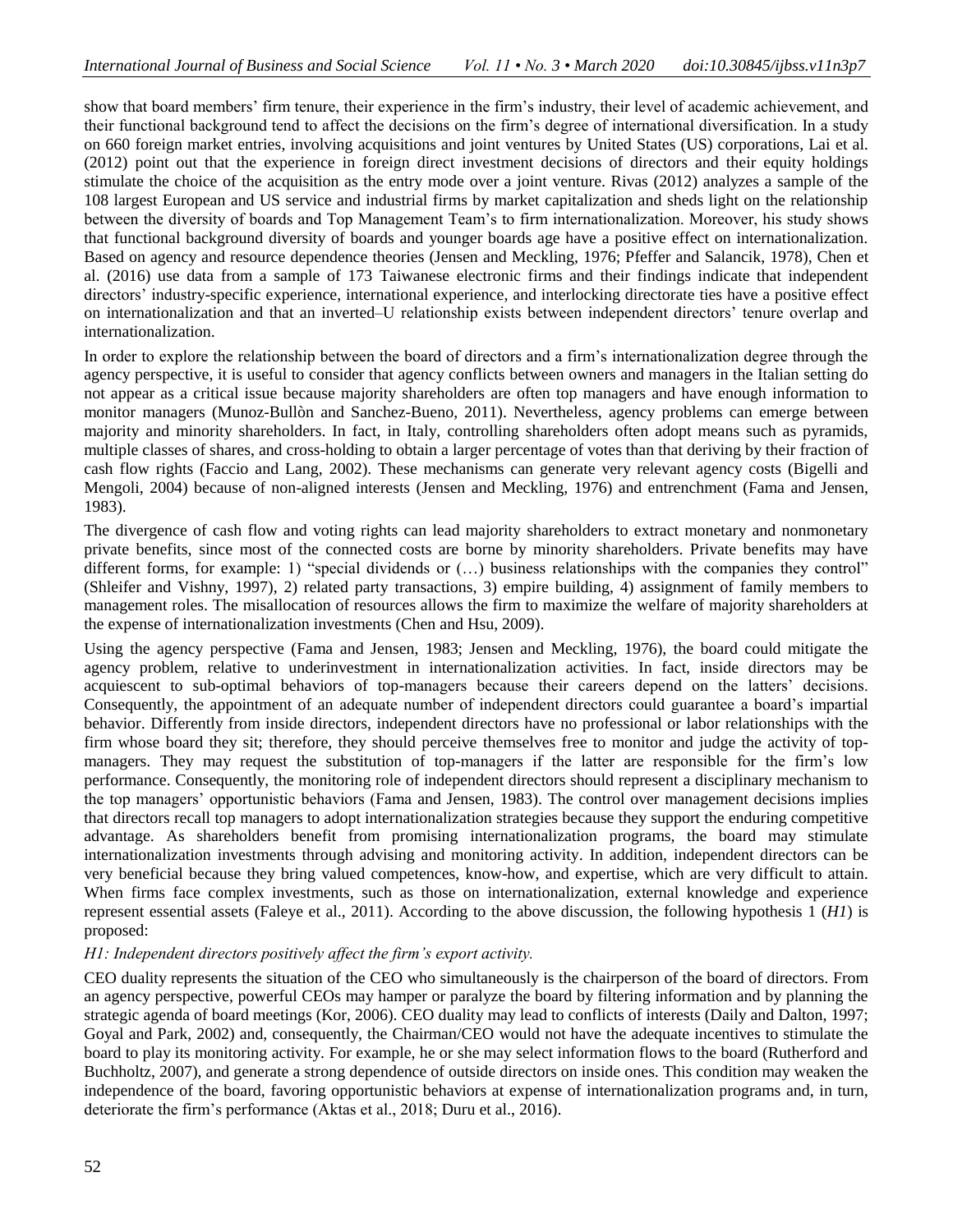CEO duality may expropriate minority shareholders, due to a lack of independence of the board. Consequently, controlling owners' objectives, that may differ from those of the other shareholders, may be favored, lowering the firm's long-term competitiveness (Baliga et al., 1996).

Therefore, separating the chairperson and CEO roles would lead to more efficient monitoring activity and limit managerial opportunism. Accordingly, a more independent board could more deeply investigate the CEO's policies and practices (Dalton et al., 2008) and stimulate value-maximizing investments (Krause and Semadeni, 2013), such as international expansion strategies. Literature points out a negative relationship between CEO duality and the likelihood of undertaking investments that increase long-term competitiveness (Chen and Hsu, 2009; Zona, 2016). According to the above discussion, the following hypothesis 2 (*H2*) is proposed:

## *H2: CEO duality negatively affects export activity.*

The number of board directors (Lipton and Lorsch, 1992; Yermack, 1996) may generate different effects on internationalization strategies. Scholars emphasize that a greater number of directors permit the organization to possess heterogeneous competences, know-how, and information essential to fully analyze and comprehend expansion strategies into foreign markets (Haynes and Hillman, 2010; Zahra and Pearce, 1989). To effectively define internationalization strategies, firms need a wide set of competences, intangible resources, and expertise. Larger boards with a wider endowment of know-how and intangible skills (Goodstein et al., 1994) counsel organizations to more accurately handle high information-processing demands and propose outstanding and alternative solutions (Ruigrok et al., 2006), therefore, improving the effectiveness of international expansion strategies. Thus, the following hypothesis 3a (*H3a*) is proposed:

#### *H3a: Board size positively affects export activity.*

Yet, a great number of directors could generate some distort behaviors within the board, such as fractionalization (Hackman, 2002), bitter cognitive conflicts, and different incompatible perspectives. The conflicts may get slow and hamper the reaching of a consensus on strategic decisions and cripple board working and, therefore, the CEO decisionmaking relative to internationalization projects. This is harmful for expansion strategies into foreign countries because such projects need a timely start and speedy advancement. A greater number of directors may generate the free-rider syndrome, social loafing, and high costs of coordination (Jensen, 1993).

Empirical evidence shows that board size negatively influences strategic activities, such as R&D investments, accepting the hypotheses that larger boards lead to the generation of conflicts and difficulty in reaching consensus (Chen, 2012; Zona et al., 2011). Hence, the following hypothesis 3b (*H3b*) is proposed: *H3b: Board size negatively affects export activity.*

#### *3. Method*

#### *3.1 Sample*

Using a dataset of firms listed on the Italian Stock Exchange from 2010 to 2013, this article explores the relationships among board of directors and export intensity. Italian-listed companies represent the ideal setting for this study for several reasons. Firstly, the Italian stock market is featured by high stock concentration across firms (Bianco and Casavola, 1999), and families and state represent the two main controlling shareholders. Specifically, family ownership constitutes the most widespread form of control (Faccio and Lang, 2002). Nowadays the state and local authorities represent the second shareholder in terms of number of firms controlled and the first shareholder taking into account market capitalization of firms controlled (Consob, 2018). Majority shareholders use to assure the control of firms owned through cross-ownership, pyramids, and dual class of shares (La Porta et al., 2000).

The sample is constituted by Italian firms listed on the Milan Stock Exchange. To be included in the study sample, firms must preliminarily satisfy the following criteria: 1) firms operated in non-financial sectors, 2) firms continuously listed from 2010 to 2013, and 3) firms had a fiscal year-end of December 31. In addition, firms whose information on export was not available were excluded. Accordingly, the final sample consisted of 115 firms, and the number of observations is equal to 460 firm per year. The financial reporting data (including foreign sales, total sales, total debt, total assets, revenue, and R&D expenditure) are extracted from Data Stream Thomson Reuters. Data on family shareholding and board of directors are drawn from the Consob database.

#### *3.2 Definitions of Variables*

In this work, export intensity is the dependent variable; it is calculated as the ratio of sales in foreign countries to total sales. It is a very common definition in the literature on internationalization (Chen, 2011; Ruzzier and Antoncic, 2007) and expresses the relevance of international activities relative to total activities; therefore, it measures the firm's dependence on international markets (Barroso et al., 2011; Thomas and Eden, 2004).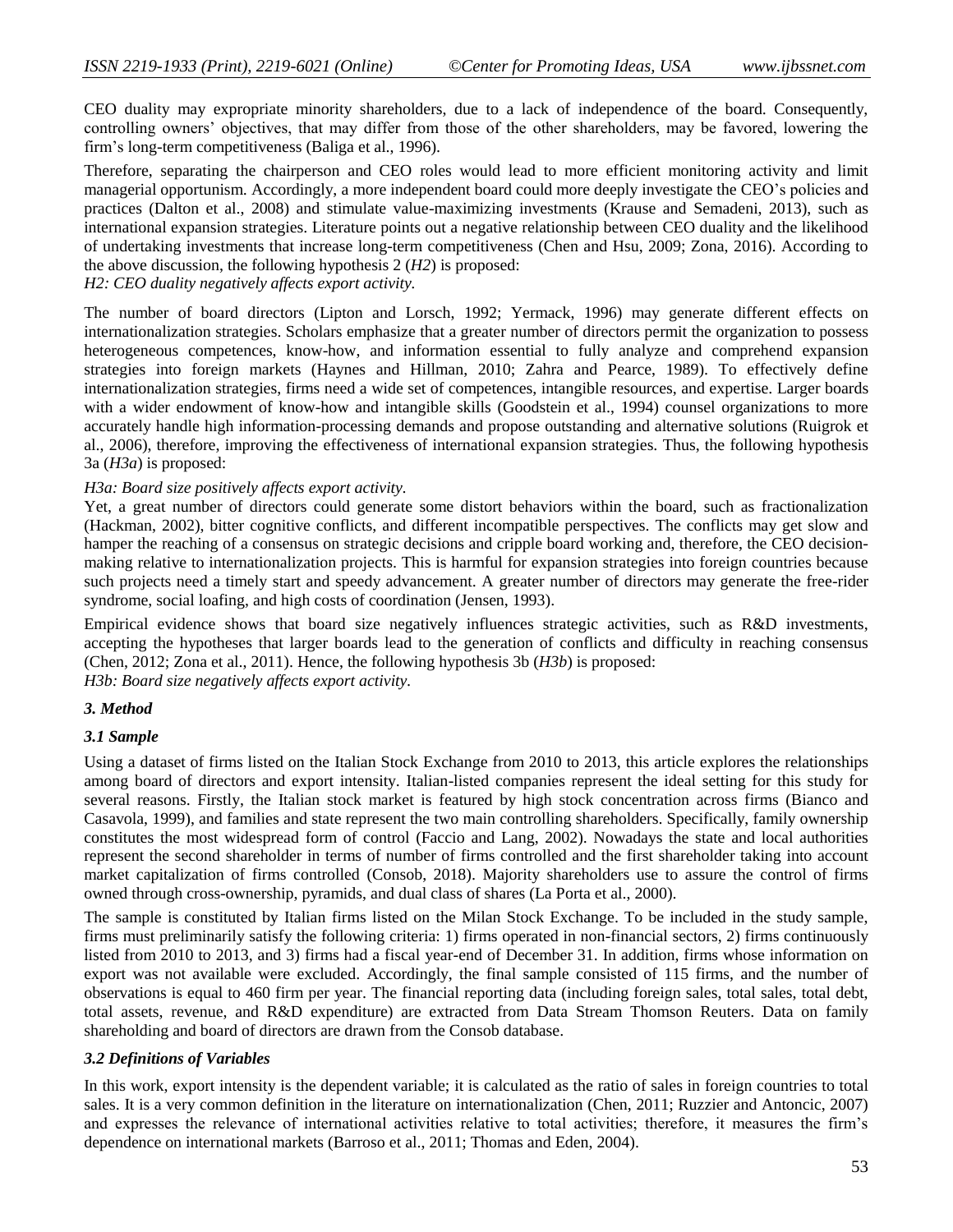The ratio of independent directors serves as the independent variable and is obtained as the ratio between the number of independent directors and the total of directors within the same board. CEO duality is a binary variable, which equals the value of one (1) if the CEO is the Chairman of the board; otherwise, the value equals zero (0). Board size represents the number of directors sitting in a board.

A series of control variables has been included to control the effects of board of directors on the export intensity. Age, represented by the number of years separating the year of the observation to the year of foundation (Zahra, 2003), is controlled because the firm's age affects its ability to draw information about international activities and make up the architecture favoring the internationalization process (Chen, 2011). Leverage, calculated as total debt scaled by total assets, is controlled because the internationalization process requires the disposal of financial funds (Chen et al., 2009). ROI (Return on Investment), represented by revenue scaled by total asset, measures the effectiveness of the firm's use of its total tangible and intangible assets (Reilly and Brown, 2011). Size is measured by the natural logarithm of a firm's total assets and may increase the new debt-issuing capacity, favoring internationalization financing. In addition, larger firms have more availability of capital and human resources, which are essential to identify opportunities in new markets (Barroso et al., 2011). R&D investment is represented by R&D expenditure scaled by total sales to compute the R&D-to-sales ratio (Greve, 2003). When compared to the absolute amount of R&D expenditure, the R&D-to-sales ratio controls for the size effect and heteroscedasticity and constitutes a proxy of a firm's effort to innovation (Chen and Hsu, 2009). Family ownership is measured as the number of shares held by a family divided by total shares outstanding (Villalonga and Amit, 2006). The numerator is calculated as the sum of family personal ownership and family listed and unlisted business shareholding. State ownership is represented by the ratio of the number of shares held by the state to the number of total shares outstanding and symbolizes the degree to which the state participates in the business (Wang et al., 2012).

## *3.3 Empirical Results*

Table 1 shows the descriptive statistics and Pearson correlations. On average, export intensity is 55.14, independent directors is 0.41, CEO duality is 0.30, and board size is 10.06.

Table 2 contains the results of the OLS regression analysis. Model 1 reports a statistically significant association between export intensity and the following control variables: leverage ( $b = -0.29$ ;  $p < 0.01$ ), size ( $b = 2.15$ ;  $p < 0.10$ ), and R&D ( $b = 3.15$ ;  $p < 0.01$ ).

Model 2 represents the regression model to test *H1* and, therefore, to test whether a greater fraction of independent directors affects export intensity in a positive way. The regression result demonstrates that the ratio of independent directors is positive and significant ( $b = 8.71$ ;  $p < 0.05$ ). Therefore, the result supports *H1*, which proposes that a greater percentage of independent directors positively influences export intensity. The following control variables show significant coefficients:  $R&D$  (b = 2.99; p < 0.01), leverage (b = -0.33; p < 0.01), and size (b = 1.79; p < 0.05).

Model 3 constitutes the regression model to test *H2*, which formulates a negative effect of CEO duality on export intensity. The coefficient for CEO duality is not statistically significant; therefore, *H2* is not supported. The following control variables show significant coefficients: R&D (b = 3.15; p < 0.01), leverage (b = -0.28; p < 0.01), and size (b = 2.30;  $p < 0.05$ ).

Model 4 represents the model to test *H3a* and *H3b*, which indicate, respectively, that the greater number of directors may have a positive and negative effect. The result shows that the coefficient of board size is negative and significant  $(b = -1.35; p < 0.01)$ . Hence, board size negatively affects export intensity, lending support to *H3b*, which points out disadvantages associated to a great number of directors. The following control variables show significant coefficients: R&D (b = 3.11; p < 0.01), leverage (b = -0.29; p < 0.01), size (b = 3.20; p < 0.01), and state (b = -0.29; p < 0.10).

#### *4. Discussion and Conclusion*

The first result of the empirical analysis is that a greater ratio of independent directors positively affects export intensity. This phenomenon may be explained by the fact that non independent directors and, more specifically, inside directors may face some problems in formulating objective counsel and advising. In the Italian context, where listed firms are often controlled by a large shareholder, agency conflicts may emerge between the latter and minority shareholders. Particularly, top-managers may decide to allocate financial resources into projects that give advantages to the controlling owner and do not generate any value for outside investors. Because inside directors have no incentive to contrast top-manager or majority shareholders, they generally express opinions in line with the latter, generating an expropriation risk for minority shareholders. Independent directors may represent a shelter able to limit top managers' opportunistic behaviors, stimulating them to undertake investments that generate value for all the firms' shareholders, such as those in internationalization.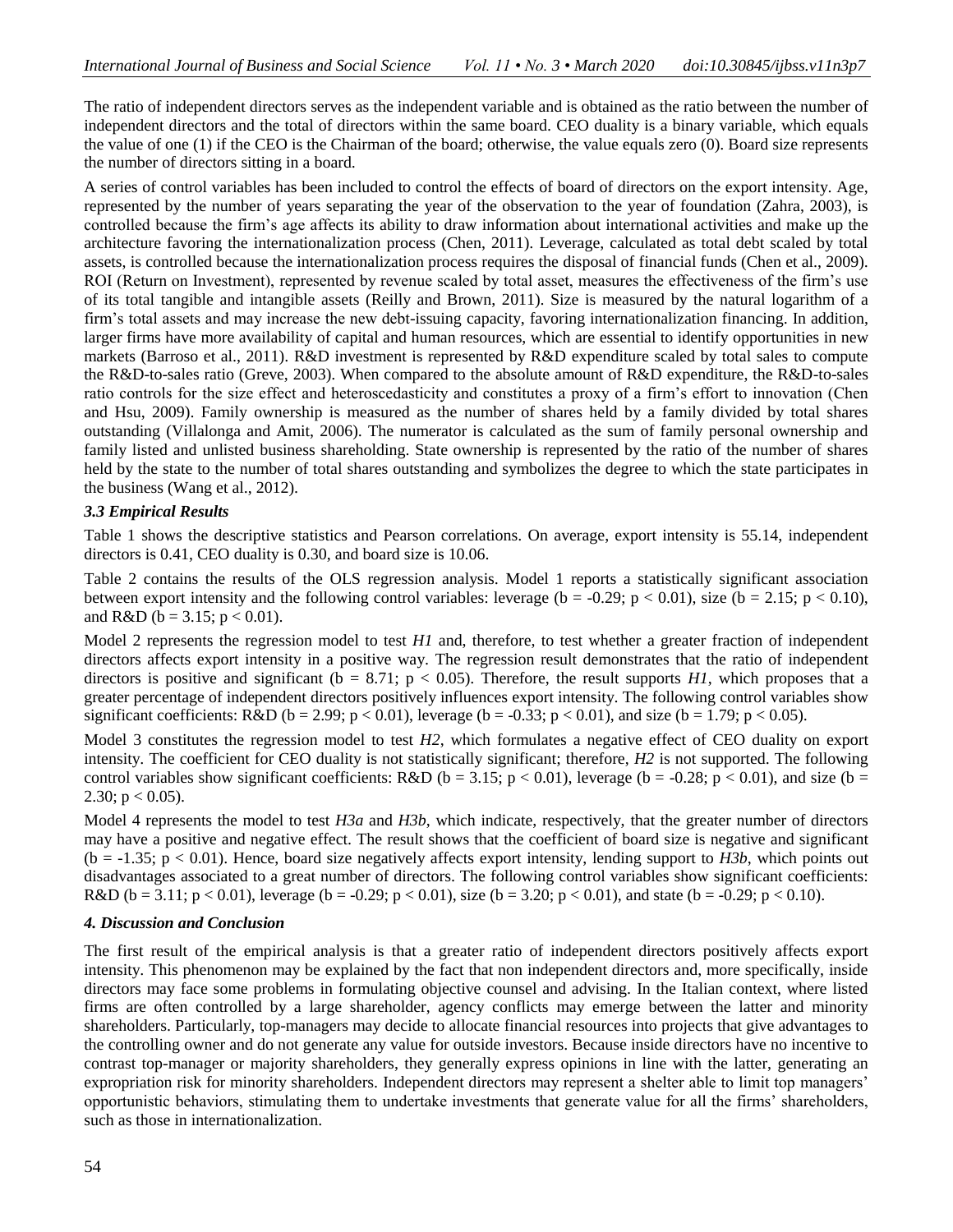This article also finds that board size negatively affects export intensity. The finding is consistent with the perspective that greater board fractionalization may emerge and, consequently, holding divergent perspectives together becomes difficult. Divergence in opinions may make slow the board activities or paralyze them and, therefore, jeopardize the CEO decision-making, relative to internationalization projects. Expansion strategies into other countries may be undermined by inefficient board working.

The main contribution of this article is to enrich the corporate governance literature, highlighting that some board's attributes influence firms' internationalization degree within a majority shareholder system. In fact, most of the studies analyzing the relationship between board of directors and a firm's strategic choices are conducted with regard to firms with a pulverized ownership structure. The second contribution is to extend the internationalization literature providing evidence with regard to a corporate governance antecedent.

This article presents several implications for shareholders and policymakers. In fact, minority shareholders should be more aware of the positive impact that independent directors have on a firm's internationalization degree and, therefore, for its competitiveness. Moreover, institutional investors interested in financing a firm's growth should be careful to the independence of the firm's board. The findings of this article confirm the advice indicated by policymakers, regarding the adequate number of outside and independent directors sitting on the firm's board. Therefore, authority should be aware of the effectiveness of the rule that makes the board more independent.

However, this article is not free from limitations. Firstly, the relationship between board of directors and firms' internationalization is investigated within one national context. Italian firms are featured by concentrated ownership. Therefore, generalizing results of this article should be done with caution. Overall, it is important to warn scholars against extending these findings to other contexts. Future studies should contain cross-country analyses. Secondly, this article is based on a short time period, from 2010 to 2013. In addition, the period considered is influenced by the global financial crisis at the end of 2000. Therefore, further analysis might focus on a longer time span.

An extension of this article would be represented by analyzing the moderating effect of two main categories of two main majority shareholders in the Italian context (i.e., family and state) on the relationship between export and board of directors. In addition, the moderating effects of other categories (e.g., banks, venture capitalists, or pension funds) may be taken into account. Future studies should take into account other variables associated with internationalization, such as foreign direct investment or joint venture.

### *References*

- Aktas, N., Panayiotis, C., Andreou, I., and Karasamani, D. P. (2018). CEO Duality, Agency Costs, and Internal Capital Allocation Efficiency. *British Journal of Management*. 30(2). 473-493.
- Alegre, J., Pla-Barber, J., Chiva, R., and Villar, C. (2012). Organisational learning capability, product innovation performance and export intensity. *Technology Analysis and Strategic Management*. 24(5). 511-526.
- Aulakh, P., Kotabe, M., and Teegen, H. (2000). Export strategies and performance of firms from emerging economies: Evidence from Brazil, Chile, and Mexico. *Academy of Management Journal*. 43(3). 342-361.
- Baliga, B. R., Moyer, R. C., and Rao, R. S. (1996). CEO duality and firm performance: What's the fuss? *Strategic Management Journal*. 17(1). 41-53.
- Barroso, C., Villegas, M. M., and Perez-Calero, L. (2011). Board influence on a firm's internationalization. *Corporate Governance: An International Review*. 19(4). 351-367.
- Bianco, M., and Casavola, P. (1999). Italian corporate governance: effects on financial structure and firm performance. *European Economic Review*. 43(4). 1057-1069.
- Bigelli, M., and Mengoli, S. (2004). Sub-Optimal acquisition decision under a majority shareholder system. *Journal of Management and Governance*. 8. 373-405
- Bird, A., Buchanan, R., and Rogers, P. (2004). The seven habits of an effective board. *European Business Journal.* 16(3). 128-135.
- Calabrò, A., Torchia, M., Pukall, T., and Mussolino, D. (2013). The influence of ownership structure and board strategic involvement on international sales: The moderating effect of family involvement. *International Business Review.* 22(3). 509-523
- Chen, Y. U., Huang, Y. L., and Chen, C. N. (2009). Financing constrains, ownership control and cross-border M&As: evidence from nine east Asian economies. *Corporate Governance: An International Review*. 17(6). 665-680.
- Chen, H. L., and Hsu, W. T. (2009). Family ownership, board independence, and R&D investment. *Family Business Review*. 22(4). 347-362.
- Chen, H. L. (2011). Does board independence influence the top management team? Evidence from strategic decisions toward internationalization. *Corporate Governance: An International Review*. 19(4). 334-350.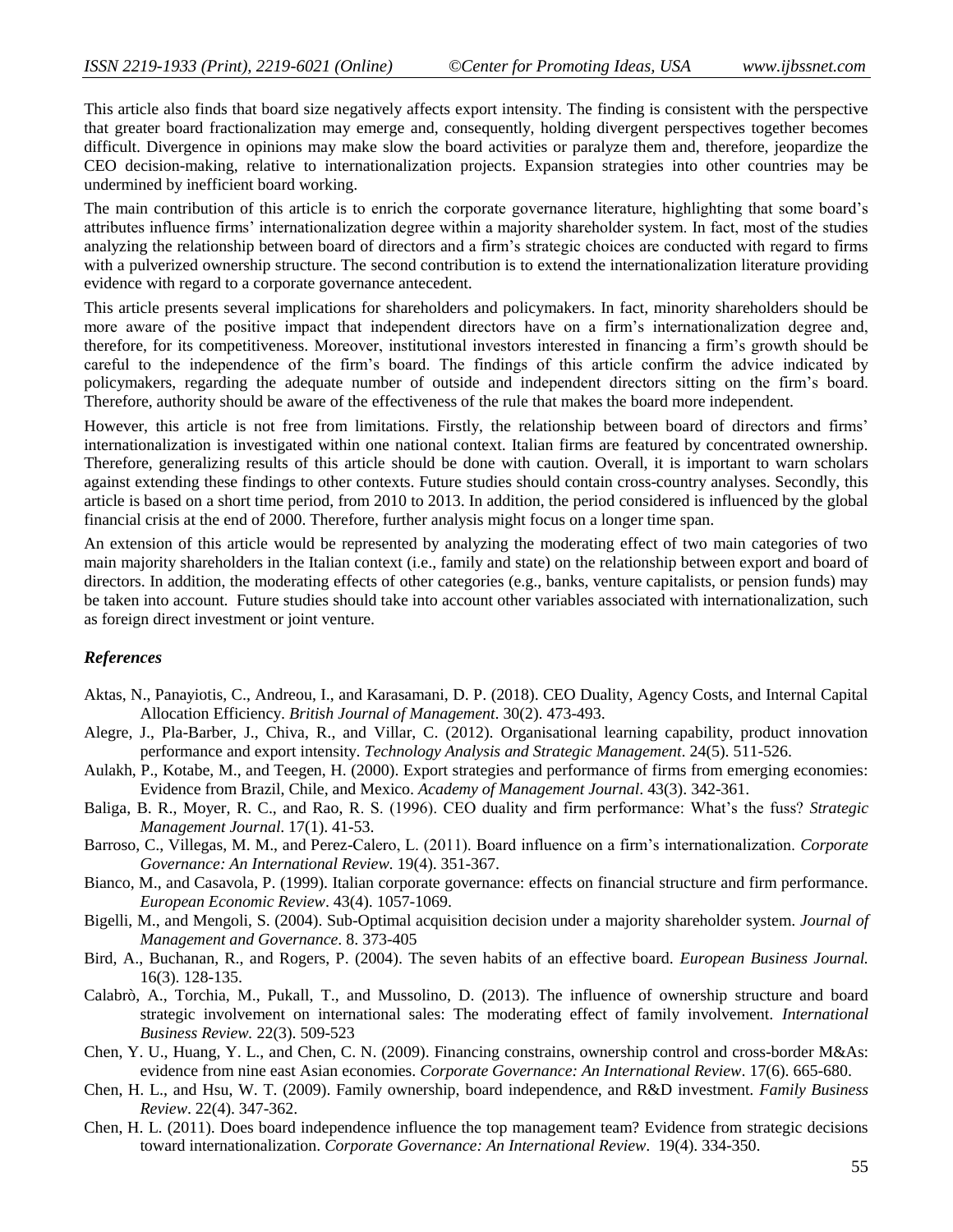- Chen, H. L., Hsu, W. T., and Chang, C. Y. (2016). Independent directors' human and social capital, firm internationalization and performance implications: An integrated agency-resource dependence view. *International Business Review*. 25(4). 859-871.
- Chen, H. S. (2012). Board characteristics and R&D investment: Evidence from Taiwan's electronics industry. *Advances in Management & Applied Economics*. 2(4), 161-170.
- Consob. (2018). *Report on corporate governance of Italian listed companies.* Rome: Commissione Nazionale per le Società e la Borsa.
- Daily, C. M., and Dalton, D. R. (1997). Separate, but not independent: Board leadership structure in large corporations. *Corporate Governance: An International Review*. 5(3). 126-136.
- Dalton, D. R., Hitt, M. A., Certo, S. T. , and Dalton, C. M. (2008). The fundamental agency problem and its mitigation: Independence, equity, and the market for corporate control. In J. P. Walsh & A. P. Brief (Eds.), Annals of the Academy of Management (Vol. 1). 1-64. *New York*: Lawrence Erlbaum.
- Davis, J. H., Schoorman, F. D., and Donaldson, L. (1997). Toward a stewardship theory of management. *The Academy of Management Review*. 22(1). 20-47.
- Donaldson, L., and Davis, J. H. (1991). Stewardship Theory or Agency Theory: CEO Governance and Shareholder returns. *Australian Journal of Management*. 16. 49-64
- Duru, A., Iyengar, R. J., and Zampelli, E. M. (2016). The dynamic relationship between CEO duality and firm performance: The moderating role of board independence. Journal of Business Research. 69(10). 4269-4277
- Fama, E., and Jensen, M. C. (1983). Separation of ownership and control. *Journal of Law and Economics*. 26(2). 301- 325.
- Faccio, M., and Lang, L. H. P. (2002). The ultimate ownership of western European corporations. *Journal of Financial Economics*. 65(3). 365-395.
- Faleye, O., Hoitash, R., and Hoitash, U. (2011). The costs of intense board monitoring. *Journal of Financial Economics*. 101(1), 160-181.
- George, G., Wiklund, J., and Zahra, S. A. (2005). Ownership and the internationalization of small firms. *Journal of Management*. 31(2). 210-233.
- Goodstein, J., Gautam, K., and Boeker, W. (1994). The effects of board size and diversity on strategic change. *Strategic Management Journal*. 15(3). 241-250.
- Goyal, V. K., and Park, C. W. (2002). Board leadership structure and CEO turnover. *Journal of Corporate Finance.* 8(1). 49-66.
- Greve, H. R. (2003). A behavioral theory of R&D expenditures and innovations: Evidence from shipbuilding. *Academy of Management Journal*. 46(6). 685-702.
- Hackman, J. R. (2002). Leading teams: Setting the stage for great performances*. Boston:* Harvard Business School Press.
- Haynes, K. T., and Hillman, A. (2010). The effect of board capital and CEO power on strategic change. *Strategic Management Journal*. 31(11). 1145-1163.
- Haunschild, P. (1993). Interorganizational imitation: The impact of interlocks on corporate acquisition activity. *Administrative Science Quarterly*. 38(4). 564-592.
- Herrmann, P., and Datta, D. K. (2005). Relationships between top management team characteristics and international diversification: An empirical investigation. *British Journal of Management*. 16(1). 69-78.
- Hillman, A. J., and Dalziel, T. (2003). Boards of directors and firm performance: Integrating agency and resource dependence perspectives. *Academy of Management Review*. 28(3). 383-396.
- Huse, M. (2011).The Value Creating Board. Corporate Governance and Organizational Behaviour, Routledge, Taylor & Francis Group.
- Jensen, M. C., and Meckling, W. H. (1976). Theory of the firm: Managerial behavior, agency costs and ownership structure. *Journal of Financial Economics.* 3(4). 305-360.
- Jensen, M. C. (1993). The Modern Industrial Revolution, Exit, and the Failure of Internal Control Systems. *Journal of Finance*. 48(3). 831-880.
- Johanson, J., and Vahlne, J. E. (1977). The internationalization process of the firm A model of knowledge development and increasing foreign market commitments. *Journal of International Business Studies*. 8(1). 23- 32.
- Johanson, J., and Vahlne, J. E. (2009). [The Uppsala internationalization process model revisited: From liability of](https://ideas.repec.org/a/pal/jintbs/v40y2009i9p1411-1431.html)  [foreignness to liability of outsidership.](https://ideas.repec.org/a/pal/jintbs/v40y2009i9p1411-1431.html) *Journal of International Business Studies*. 40. 1411-1431.
- Krause, R., and Semadeni, M. (2013). Apprentice, departure, and demotion: an examination of the three types of CEOboard chair separation. *Academy of Management Journal*. 56(3). 805-826.